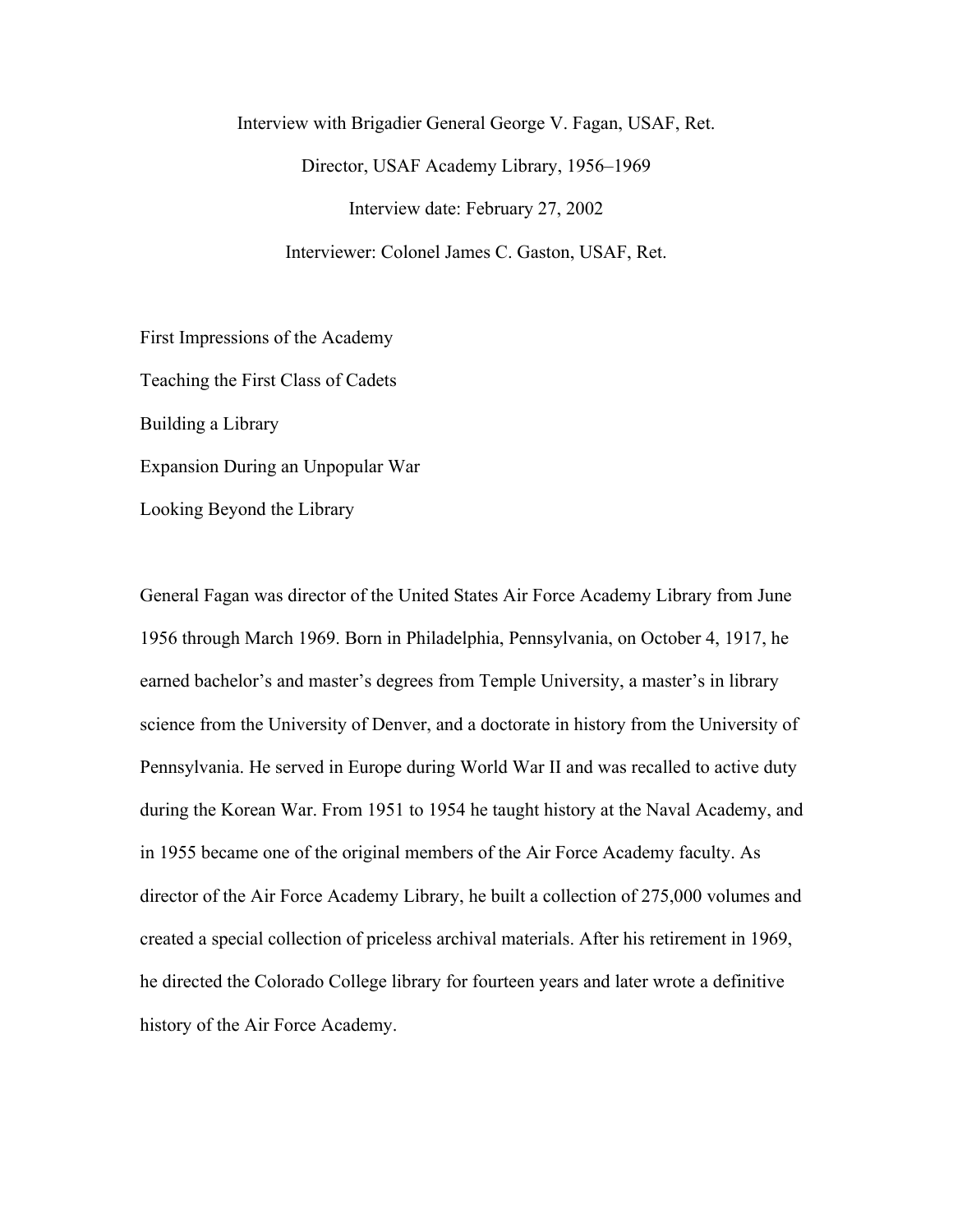Q: General Fagan, you have written the definitive history of the early years of the academy, and you also participated in many of the key events from 1955 through 1969. We won't ask you to recite all the research that went into your book, but we would like to record some of your personal memories about your experiences during those formative years.

First Impressions of the Academy

Assignment to the Academy

Q: You reported to the academy in January 1955, when the academy was at its temporary site in Denver and the first cadets wouldn't arrive for another six months. Before coming to the academy you had earned a doctorate in history and had taught at the Naval Academy. Please tell us what you recall about the circumstances of your assignment to the academy: what kind of work you were doing when you learned of your assignment, what your impression was then of the academy, and how your previous experiences in academic life and the military influenced your hopes and expectations when you arrived at the academy.

Fagan: Well, it's an interesting story. I belonged to the Pennsylvania Air National Guard, 111th Bomb Wing, and we got recalled in January 1951 as part of the Korean War. I came on duty as a lieutenant colonel on March 5, 1951, and a couple of days later I got a call from the Pentagon saying that they were reviewing my records. They found I was a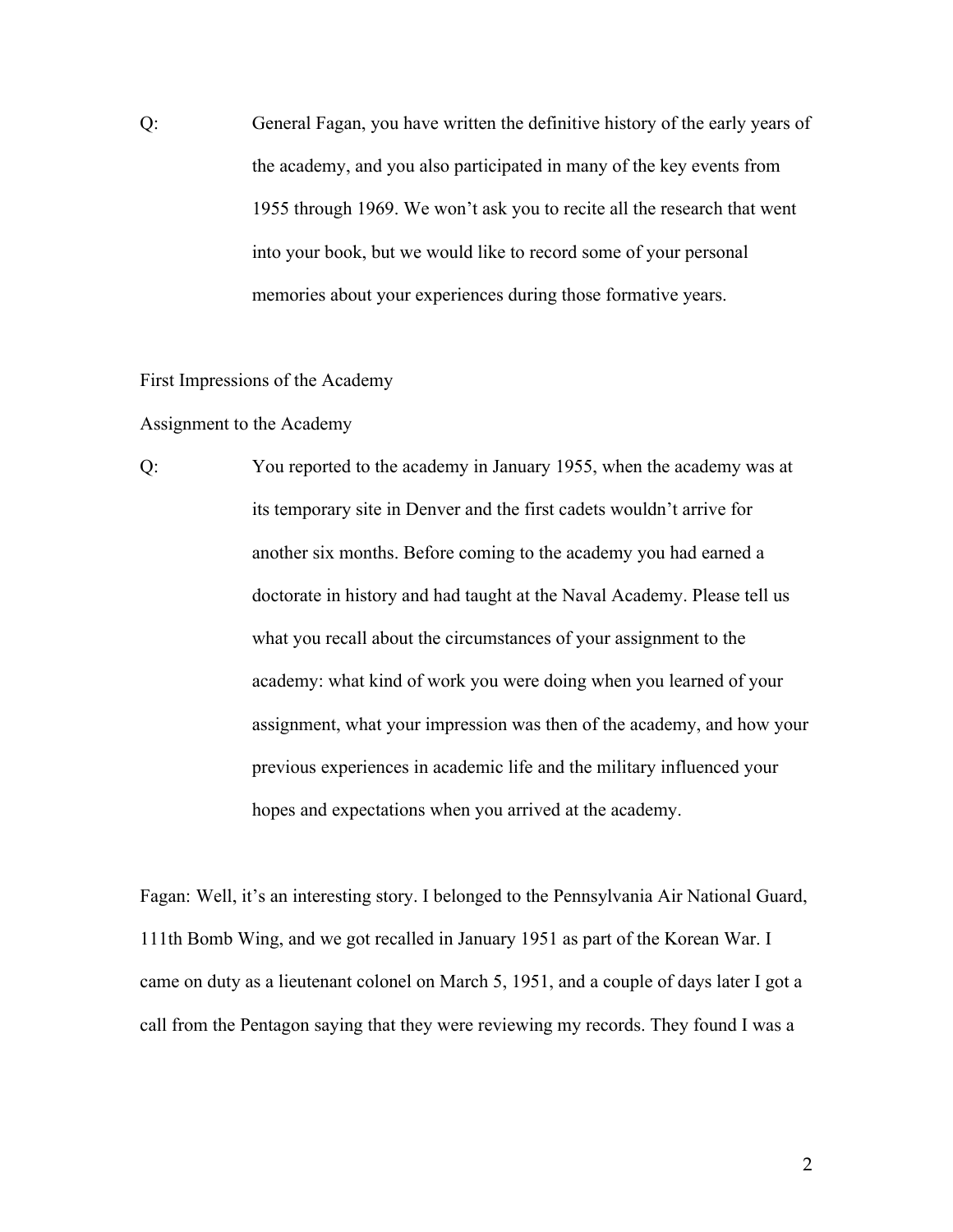college teacher, and they were going to assign me to West Point, and I would hear more about it.

I said, "Why West Point?" They tried to explain to me the Stearns-Eisenhower Report, saying that from 1949 on, 25 percent of the graduates of West Point and Annapolis had to come to the Air Force, and in return 25 percent of the instructors at West Point and Annapolis had to be Air Force officers. I didn't hear much more for a long while about the [Air Force] academy until I was teaching—at the Naval Academy instead of West Point.

> I got called again in 1953 saying they were going to start the [Air Force] academy at Mitchel Field in New York, and I was going to be assigned there. Of course that one fell through. My tour at the Naval Academy was up in June 1954. The Pentagon personnel people said that the academy was not ready to receive me and I would go as an interim assignment to Air University to be the associate editor of the Air University Press. And so I went there. Then in October 1954 I was called to the Pentagon again, and this time I met for the first time with General Zimmerman, who confirmed that I definitely was going to be the chairperson of the American history department at the academy.

Q: Facilities at Lowry

The academy's original home was in World War II barracks at Lowry Air Force Base in Denver. What do you recall about those original facilities? Do you remember your first impression? Do you have memories of the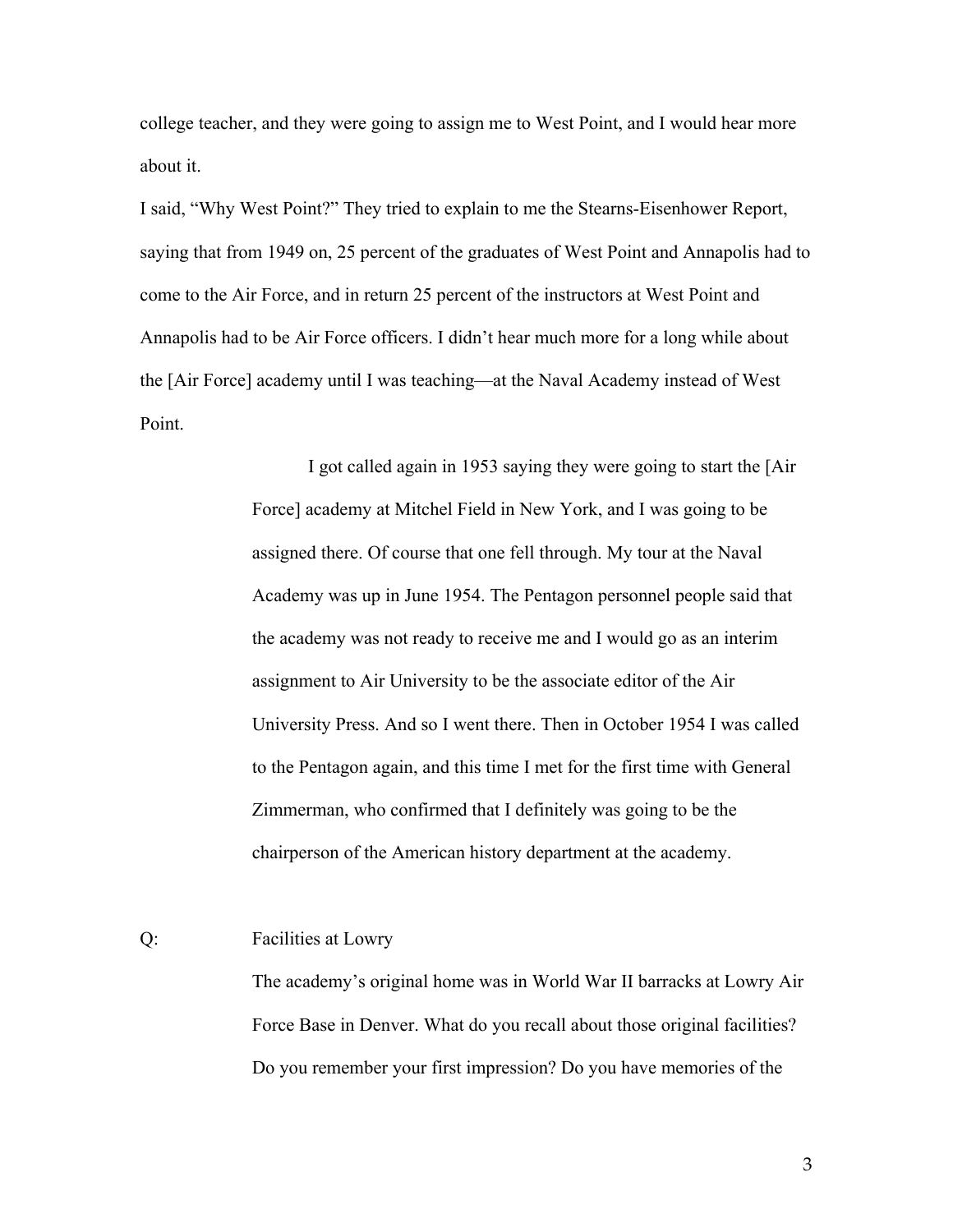rehabilitation of the buildings, or of how well they served for the academy's first three years?

Fagan: The academy area was known as Lowry Number Two. The main part of Lowry was along Quebec Street, whereas the end of Lowry Two was along Havana Street. That was our end mark. There were probably thirty or forty buildings in that area. Most of them were World War II barracks. Then there was a triangle with three academic buildings that had been used for the tech schools at Lowry. In the middle of those three buildings was a Matador missile, a red Matador missile, which was distinctive. The buildings had been named by the Lowry people. Building 905, which was the headquarters building, was called Patrick Hall after General Mason Patrick. Building 903 was where the library was, on the ground floor, and the social sciences were in the rest of the building. That building was called Polifka Hall. Polifka was an officer associated with training command. Building 901 was where the science people were. That was called South Hall. Those three buildings were pretty good buildings. They were classroom buildings, and they required very little modification.

We set the library up on the ground floor. The equipment we used there was later moved here to the permanent site. Ultimately it became the equipment for the community library, so the government got its money's worth out of that wooden equipment. But the barracks buildings, of course, had to be completely renovated and modified. Earlier there had been a report about rheumatic fever. There was a big study at the University of Colorado recommending that there not be any open-bay barracks, but that there be two cadets to a room. So they modified those barracks and made two-man rooms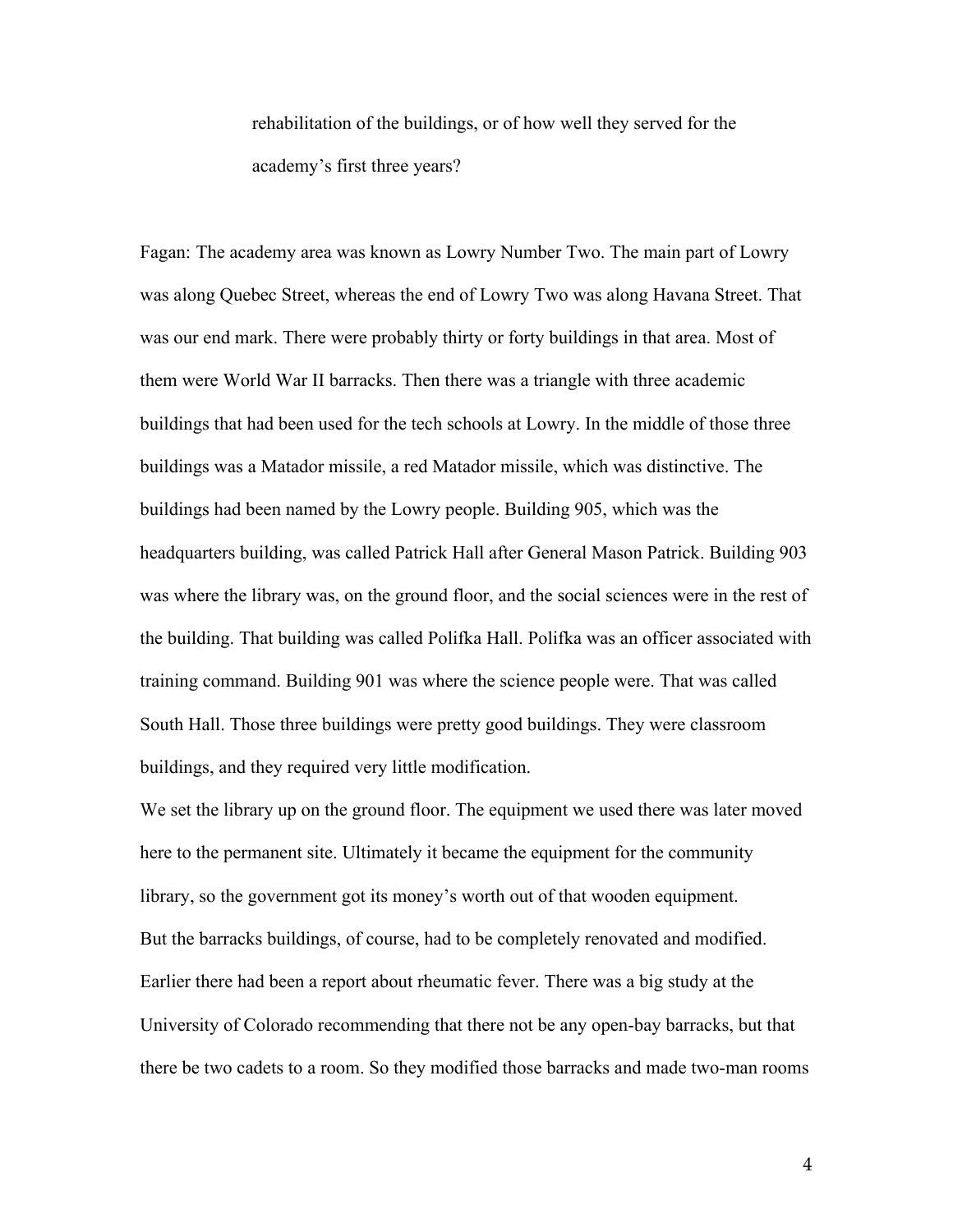out of all of them. One interesting thing was that the barracks had furnaces in them, and the furnaces, according to Colorado law, had to use Colorado coal. So politics came in, even in the beginning.

They also modified a couple of buildings, mess halls. One became Mitchell Hall, the cadets' mess hall, and the other one became Arnold Hall. Those were the only two that academy people named, and they were pretty good. They did a good job; they had plenty of money to renovate those buildings, and they spent a lot of time.

> They also had a nice parade ground and athletic fields, which were fairly good. Lowry had a lot of open space, so they could do that. Then there was one runway. That was the runway where the dedication ceremony was held. So on the whole I thought the quarters were adequate. Maybe the cadets who lived in them didn't believe that, but the ATO's [Air Training Officers] lived there too, so it would be interesting to hear some of their comments.

## Q: Dedication Ceremony

The dedication of the academy on July 11, 1955, was a historic occasion. Do you have any favorite anecdotes or observations from that day?

Fagan: Colonel Max Boyd, who was the information officer and had served with General Harmon during the interim period in the Pentagon, said that this was an opportunity for the Air Force to have a great, historic ceremony. We should invite the President and have congressmen, generals, the public, and the press. It was going to be a great ceremony.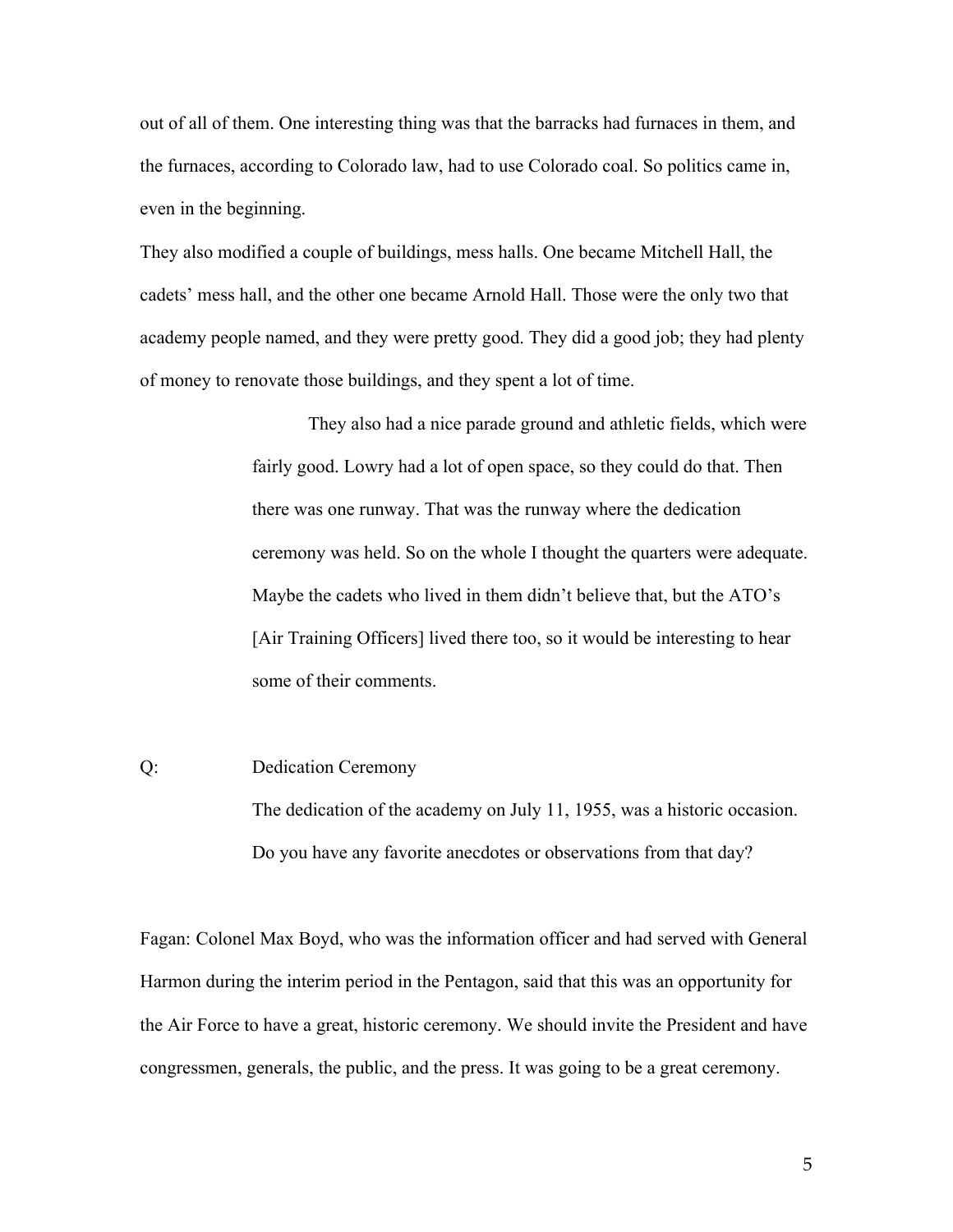Well, they started out with all those plans. The assistant chief of staff, Barrett Taylor, was assigned to prepare the operations order for the ceremony. He did a terrific job. He was a great showman—you've got to interview him. Well, as it turned out, they had to modify the plan.

First of all President Eisenhower, who was General Harmon's classmate in the [West Point] class of 1915, was ill. He had his heart attack, so he could not come to the ceremony. They decided if they couldn't have the President, they would have the speaker be the secretary of the Air Force, Harold Talbott. For the military, the chief of staff, General Nathan Twining, would be the speaker.

Now you had all these plans being made, but no cadets were around, no ATO's. The plans had to be made in a vacuum. So then you say, "Well, how do you bring the cadets on board? How do you get them there that day for the ceremony?" What they finally did was, General Stillman sent out instructions to the cadets along with a uniform. The instructions told the cadets to take their uniform and get it tailored so it would fit. He forgot to say in his instructions that military trousers do not have cuffs. So many of the cadets appeared in trousers with cuffs, and the academy had to marshal a lot of tailors to change them.

The cadets were instructed to be here at 6:00 on the morning of July 11. When the cadets appeared, the uniforms had to be modified. The ATO's arrived before, and they were on the scene at 6:00. They started marshaling the cadets, getting them the close-cropped haircuts. By mid-morning, the ATO's started forming the cadets into units for close-order drill. They had close-order drill for a couple of hours, then took the cadets to lunch and brought them back again. The ceremony was going to be at 4:00 in the afternoon. They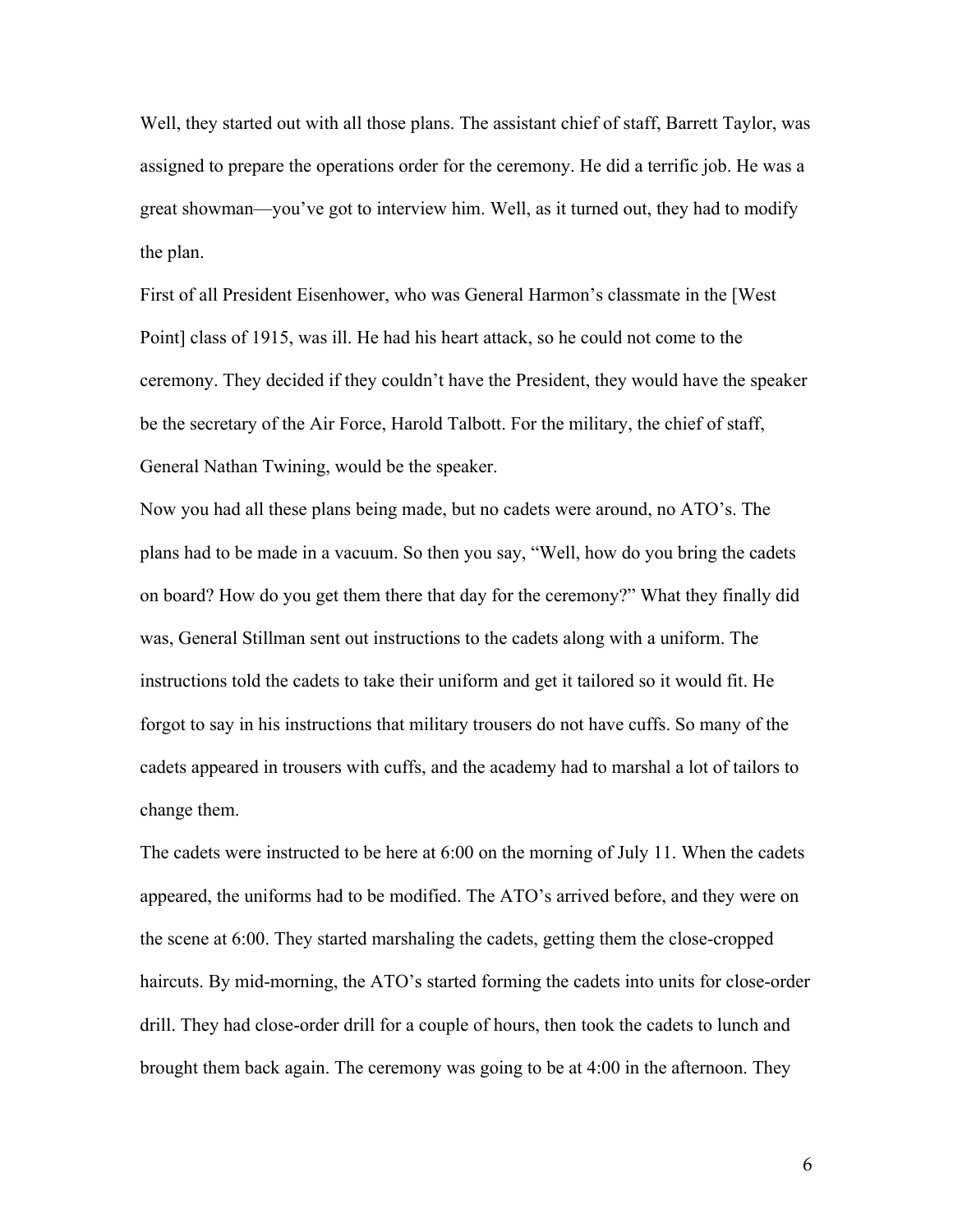had bleachers all around—there were a couple of thousand people there. Everybody was in line. West Point and Annapolis both had contingents there. They had the band, and everybody was all set. A couple of minutes before 4:00, General Stillman gave the order for the cadets to march on. Here came 300-and-some cadets marching on, almost like they were veterans. It was a magnificent job. Movie people were there—we should have some good shots of the march on. It was a magnificent job. Everybody applauded as the cadets marched on. It was a very memorable day.

> One thing that I still feel sorry about is that General Harmon, for some reason, wouldn't let us tape record anything. He said he didn't want anybody to be recorded. Yet that was a golden opportunity. Here was General [Benjamin D.] Foulois, who had been head of the Air Service and was trained to fly by the Wright brothers. General [Frank P.] Lahm, who was trained by the Wright brothers, was there, and General [Thomas D.] Milling—the three earliest people trained in the Air Force, so we lost a golden opportunity there. I still don't understand why. But we were good soldiers. We didn't disobey.

Q: Leadership at Lowry

Four of the senior officers at the academy in 1955 were the superintendent, Lieutenant General Hubert R. Harmon; the dean of faculty, Brigadier General Don Z. Zimmerman; the commandant, Brigadier General Robert M. Stillman; and the director of athletics,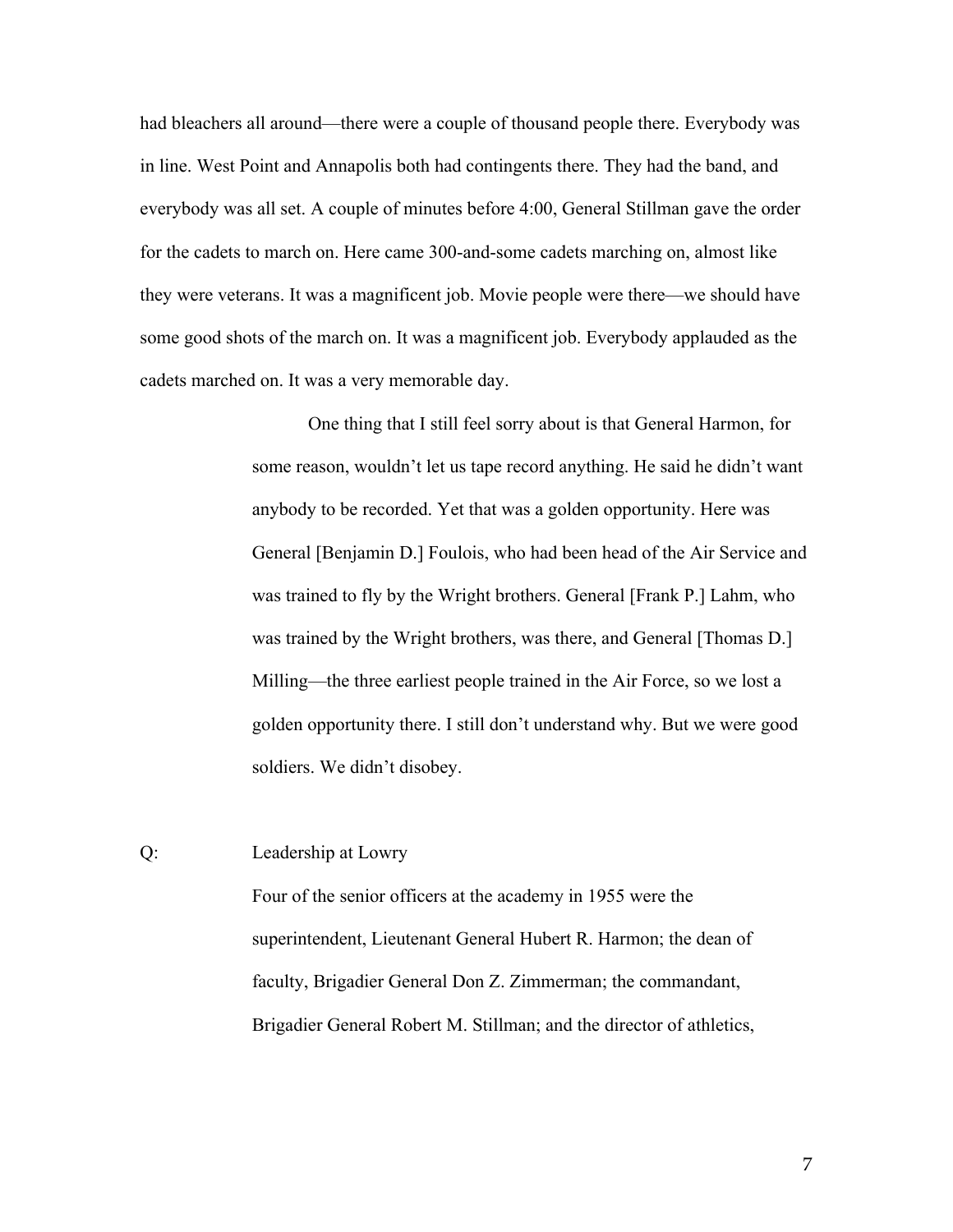Colonel Robert V. Whitlow. Could you give us a thumbnail description from your memories of each of those key people?

Fagan: General Harmon was an unusual man. He was a little man, but he had lots of energy, lots of pep, a lot of imagination. And he had great vision. He saw, I think, through his own career—his father was a West Point graduate, his brothers and he were all West Point graduates—so they were a military family. He saw in his own career what could be possible for cadets. It wasn't just necessary to have some book learning because when he was in Washington, one of his assignments was as an aide to the President. So he was involved in presidential activities. And of course this was the way he met his wife. His wife, Rosa Mae Kendrick, was the daughter of the senator from Wyoming. So he met his wife there. But the idea of being a young officer involved with the President and the White House always impressed him. Later, toward the end of his career when he was a lieutenant general, he was a representative to the United Nations. So he saw diplomacy was very important, and that's how he thought of cadets. I heard him say many times, "We're not training second lieutenants, we're training second lieutenants who are potential generals." I think he sincerely believed that. Some of the people around him didn't believe that, but he did. It's tragic that he became ill so suddenly and died so quickly that he couldn't see the first couple of years of the academy. I think the academy would have been a lot different.

General Zimmerman—the first time I met him was in October 1954. He looked like a general; in fact he looked like a movie version of a general, tall, over six feet, beautiful white hair, a nice stance, and he seemed very articulate. But when he became the dean,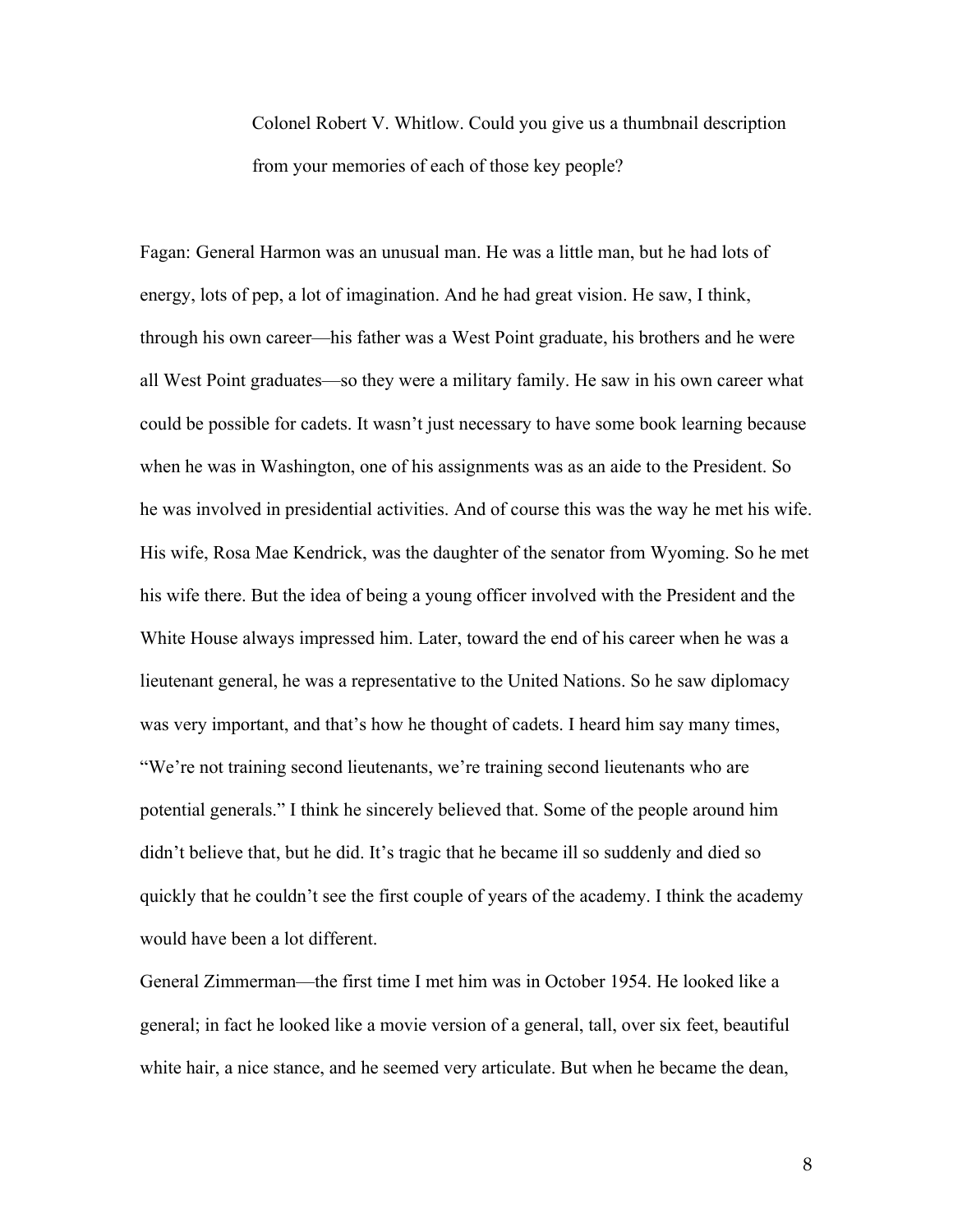and I attended some meetings with him on the curriculum, he seemed so fuzzy. He didn't have answers, he didn't know, he was puzzled about the core curriculum. That was one of the big watchwords we were using in those days—get this core curriculum underway. He had some doubts as to what was there. And I think other people had doubts as to whether he was the right leader. Remember, all these people had been assembled with high hopes for starting a new institution, and they wanted everything to be perfect. They wanted perfection, and here their boss wasn't perfect. And that was a real shock. General Harmon learned pretty soon that he had a mistake there, but he was too much of a gentleman to do anything about it. So the Pentagon actually had to relieve General Zimmerman. It was tragic that they had to do that before the first year was up. That hurt the whole faculty. He looked like a general, but he wasn't a dean.

General Stillman was an interesting man. Half of the time I was at the Naval Academy, I was the acting Air Force senior officer. Every month I had to go report to General Stillman, who was the personnel officer, on what was happening at the [Naval] academy—which midshipmen we had spoken to and which midshipmen had spoken to us about wanting to join the Air Force. He wanted to know so he could pass that word on to General [Laurence S.] Kuter, who was the DCS/P [deputy chief of staff, personnel]. General Kuter each year would come to the [Naval] academy and talk to the midshipmen about joining the Air Force. But in the meantime, we were sort of subversives who were trying to recruit Air Force people.

The Navy had insisted that to be a line officer, you had to have twenty-twenty vision. So only the Naval Academy graduates who were going into the construction corps or the supply corps or something like that would be commissioned—the rest would not be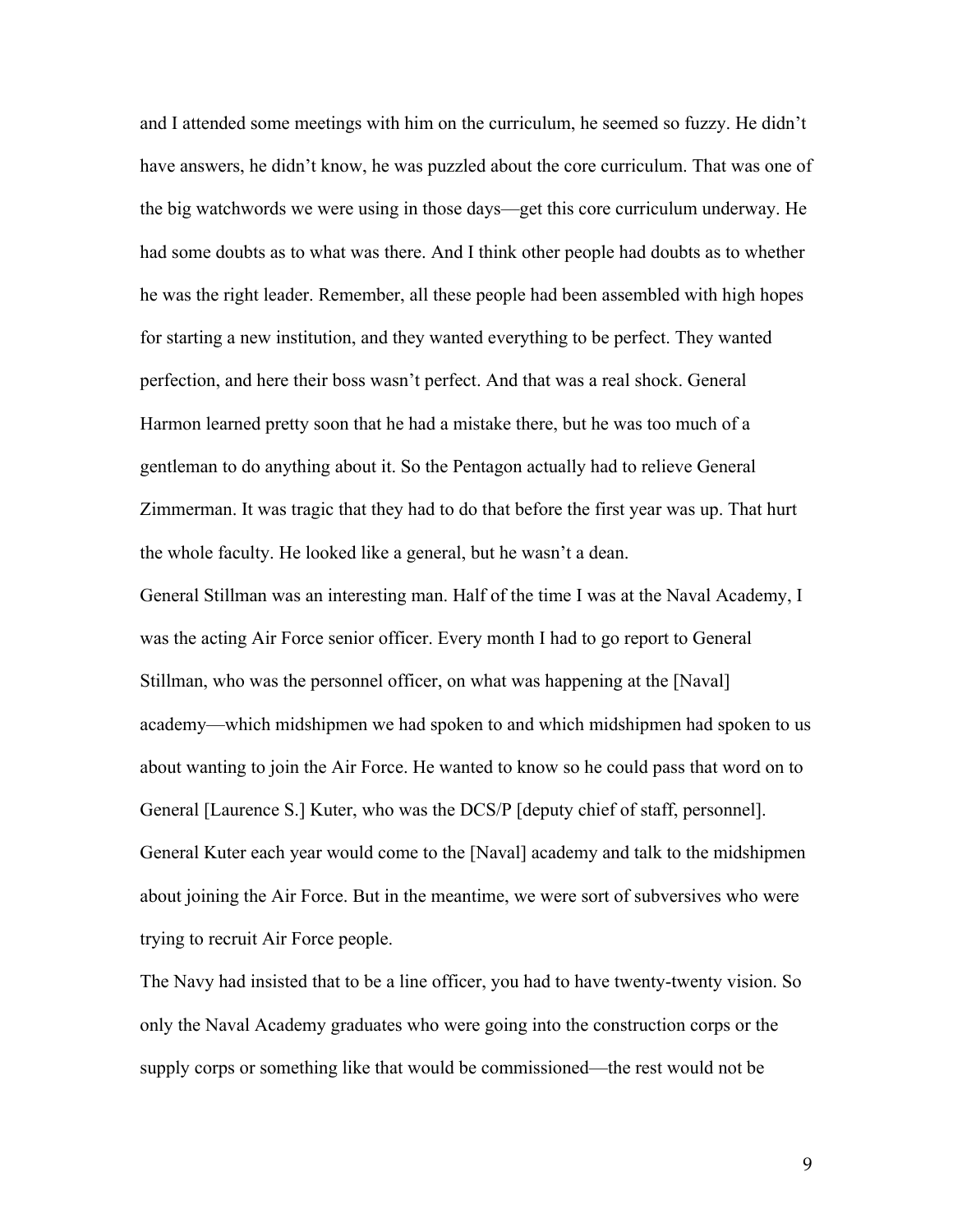commissioned. So we found a golden opportunity. We started to recruit all the ones who had twenty-fifty vision, and so forth, as having potential for the Air Force. Many of them did come to the Air Force, so we got more than our 25 percent. The last year I was at the Naval Academy they decided that was a mistake; they wouldn't let us have any more. General Stillman was sort of a gruff, rough and ready kind of guy, a man's man. He had been a football player. He grew up in Pueblo. He attended Colorado College for two years. He played football at Colorado College, and then he went to West Point. And of course he played football at West Point under Red Blaik. He was on Red Blaik's team. When he graduated, he became one of Red Blaik's assistants. So he was pretty well involved in football. He later went on to become a pilot and was a commander of a group in World War II. On a mission over Europe he got shot down, and he wound up in Stalag Luft 3 with General [Albert P.] Clark. They became good friends.

So I knew General Stillman because I used to have to report to him. His ideas about the cadets were far different from General Harmon's. His idea was to replicate West Point, to put the fourth-class system in effect, which he did with slight modifications. In general it has endured all these years in one way or another, though not as extreme as it was in the beginning.

I have an interesting story about General Stillman, who didn't become a general until after the academy started. He had been a general selectee, and then he got his star. After I went to the library, we were always having boards and commissions coming and examining us. So we had a library board, a national library board with a librarian from the University of Chicago, and from Princeton, and from Johns Hopkins, and so forth. It was a high-powered library board. They interviewed the superintendent, commandant,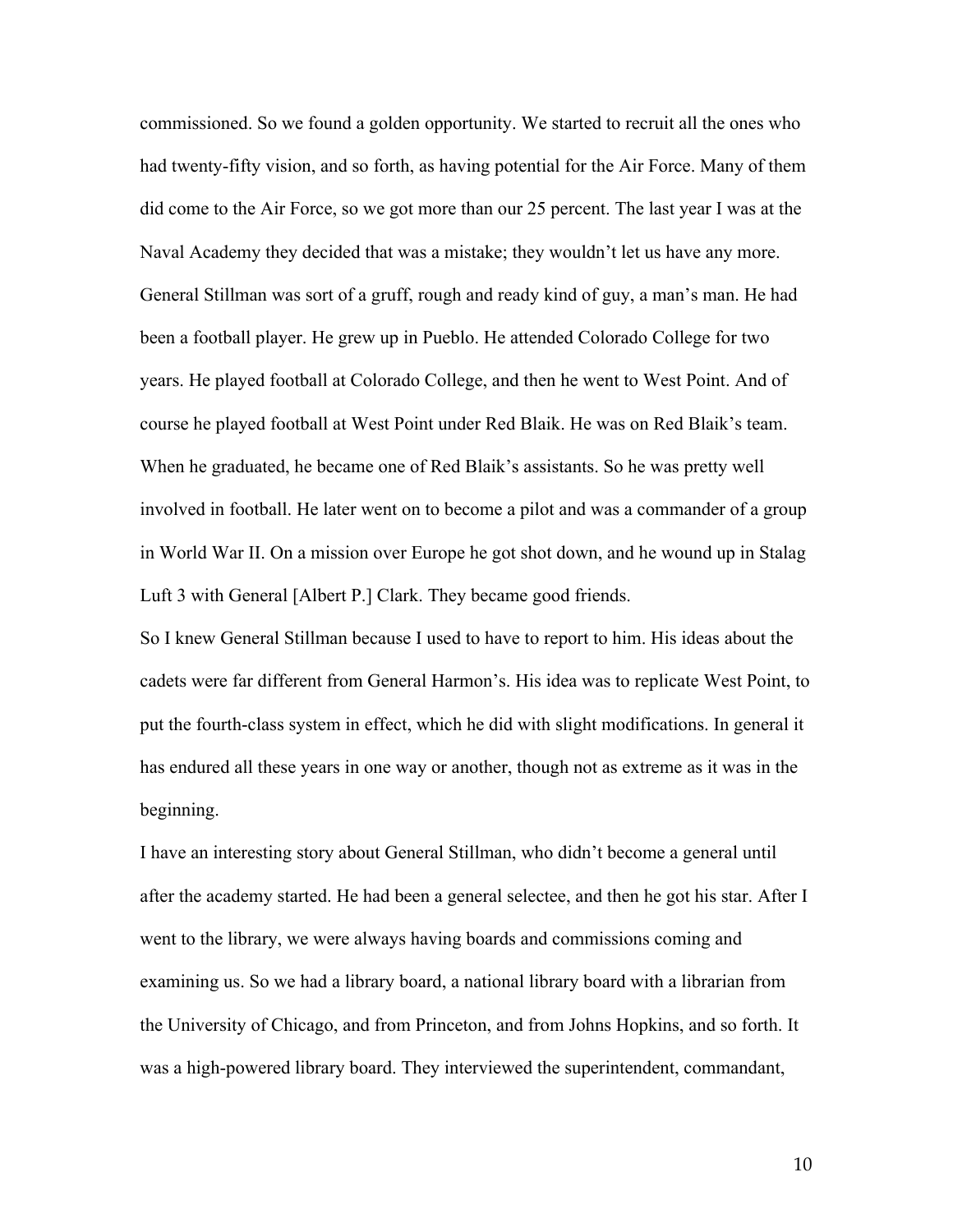and dean. Moose Stillman came before them and told them, "During the four years I spent at West Point, I never set foot in the library. Look what happened to me." Bob Whitlow was a very aggressive, energetic kind of guy. He was always going to be first. Do everything, get everything first. He was an interesting guy, too, because he had contacts. He was a great golfer. He would play golf, for example, when Eisenhower came to Denver. Whitlow was assigned to play golf with him. He played golf with the secretary of the Air Force. He played golf with everybody around, so he was well known. He also was a football player at West Point who had worked with Red Blaik. He wanted to be a duplicate of Red Blaik in many ways. He was very aggressive, and my feeling is that he started off by trying to recruit outstanding football players. That was his whole purpose, and he got the academy involved with various season lineups with schools that were far beyond our reach.

He couldn't wait until we played the first football game. The first big football game was played in the University of Denver football stadium, which has disappeared now. There was a packed house with all kinds of reporters and everybody there. For freshmen, that was unthinkable, but that's the way he started out. Of course he finally managed to send a team to the Cotton Bowl, which people were amazed at. But that's the kind of driving guy he was. You could see why he shook a lot of people's feathers.

There's another person I would talk about. The assistant commandant of cadets was Ben Cassiday. Ben was a good balance to Moose Stillman. He was a very kind, understanding guy. I think the cadets could reason with him better than they could with Stillman. Ben Cassiday is still around—you might want to interview him. He's out in Hawaii. Another